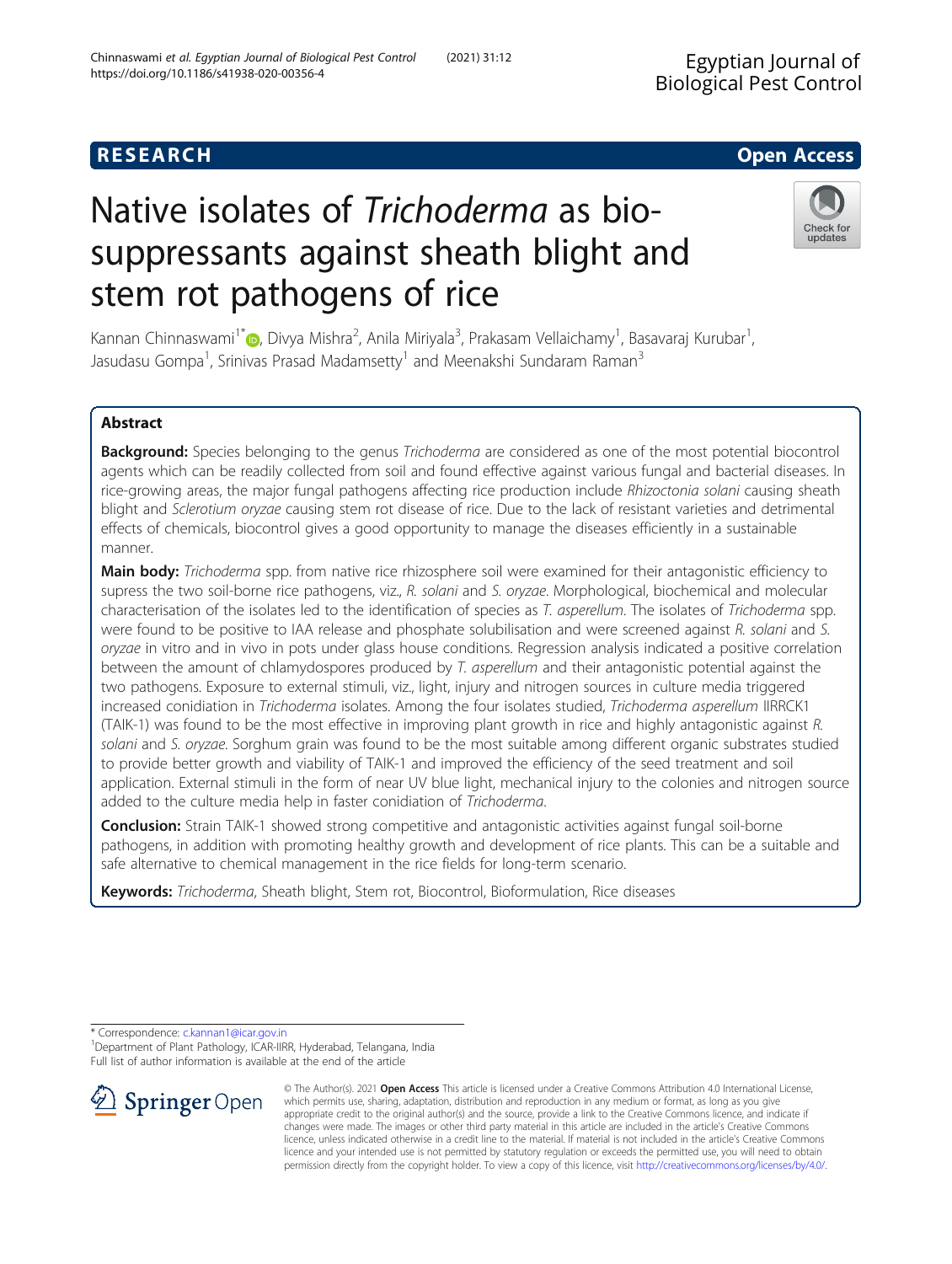# Background

About half the world population and more than 50% of India's population consume rice as their staple diet, and ensuring sustainable rice production in this context is important for the food security of the nation and ensuring food supply to the global population. Introduction of semi-dwarf, early maturing and fertiliser responsive high-yielding rice varieties since early 1970s resulted in an increased incidence of pests and diseases in tropical rice-growing countries like India (Hussain [2015](#page-9-0)). Sheath blight caused by Rhizoctonia solani and stem rot caused by Sclerotium oryzae are important soil-borne diseases causing a yield loss of about 4–50 and 3–45%, respectively (Nagarajkumar et al. [2004](#page-9-0)). Agrochemicals used in disease management are effective and give a rapid recovery in the same cropping cycle, but come with a high cost on the environment (Rakesh et al. [2017\)](#page-9-0). Further, the unwise usage and underdose applications of chemicals have the risk of resistance development in the target fungal pathogens (Deising et al. [2008](#page-8-0)). Development of resistant varieties against these 2 diseases is still a distant dream because of the non-availability of resistant genes in the host due to the saprophytic and opportunistic nature of the pathogens with a wide host base and nonspecific pathogenesis that can trigger pathogen-specific resistant reactions by the host (Rosas et al. [2016](#page-9-0)). Under these circumstances, biological control offers a suitable and potential alternative for the management of these two pathogens.

The use of bioagents to suppress the disease-causing pathogens and their progress in the host is referred to as biological control (Sharma et al. [2013\)](#page-9-0). Microbial bioagents (or antagonists) employ several methods including hyper-parasitism, competition for nutrients and space, antibiosis and induction of systemic resistance in the host plants against the pathogens to dominate and suppress the pathogens (Sharma et al. [2013](#page-9-0)). The key to successful biocontrol involves (a) a potential bioagent against the target pathogen; (b) proper delivery in a suitable active form in the right target area; (c) creating favourable environment, selective to the bioagent; (d) cultivating varieties that support the bioagent; and (e) periodically monitoring the dynamics of the bioagent and augmenting the bioagent populations as and when required (Gnanamanickam [2009](#page-8-0)).

Biological control in rice has been deployed with limited success, dominated by the use of the fungi Trichoderma spp. Trichoderma commonly occurs in soil, bark, woods and rhizosphere of plants, as either ectophytic or endophytic inside the plant tissues (Verma et al. [2007](#page-9-0)). Trichoderma spp. also exhibit plant growth promoting activities, helping the plants to maintain a healthy defence against the invading pathogens. Its unique property of producing phytohormones, fungal cell wall

digestive enzymes, antimicrobial secondary metabolites and volatile organic compounds have created more interest among researchers to isolate, identify and use several of their species.

Despite all the advantages, field-level success in the deployment of Trichoderma spp. is still eluding in the case of rice crop, mainly because of the varied growing conditions of rice like flooded, continuously submerged or aerobic dry conditions (Gnanamanickam [2009\)](#page-8-0). These problems can be overcome by developing effective formulations with a long shelf life, use of more resilient strains and involving the farming community to multiply the bioagents in situ at their farm level.

The present study focused on the use of Trichoderma asperellum, its mass multiplication using commonly available organic wastes, and assessment of its efficiency in plant growth promotion and disease suppression against 2 important soil-borne pathogens of rice, viz., R. solani and S. oryzae.

# Main text

# Materials and methods Bioagents and pathogens used in the study

Isolates of T. asperellum IIRRCK 1 to 4 (with the accession number: MH825714, MH825715, MH825716, MH825717, respectively) (Kannan et al. [2018\)](#page-9-0) and other 4 Trichoderma isolates from the Department of Plant Pathology, ICAR-IIRR, were used for the study. The axenic cultures were maintained in standard potato dextrose agar (PDA) medium at 4 °C for daily work. Pure cultures grown in PDA at  $28 \pm 2$  °C were subjected to morphological and biochemical analysis. Colony colour, radial growth of the colony after 72 h of incubation at 26 ± 2 °C, nature of conidia and conidiophore, number of chlamydospores, indole acetic acid (IAA) production and phosphate solubilisation were recorded. The mycelial growth of the cultures was observed in a circular pattern, and the radius of the outermost circle from the centre was measured in millimetres. Chlamydospores from 0.5 ml of culture suspension, serially diluted to  $10^{-4}$  times, were counted on a haemocytometer in a compound microscope (× 400).

Phosphate solubilising potential of the isolates was estimated from an aliquot of 0.5-ml spore suspension of Trichoderma and cultured in 50-ml National Botanical Research Institute phosphate growth (NBRIP) medium (Nautiyal [1999\)](#page-9-0) and incubated in a shaker at 180 r/min for 7 days at 27 °C. After centrifugation, the supernatant was collected from which the soluble phosphate was quantified, using colorimetric molybdate/antimony method in microgrammes per millilitre (Murphy and Riley [1962\)](#page-9-0). IAA synthesis of the isolate was studied using 0.5-ml spore suspension obtained from the cultures grown in potato dextrose broth (PDB) with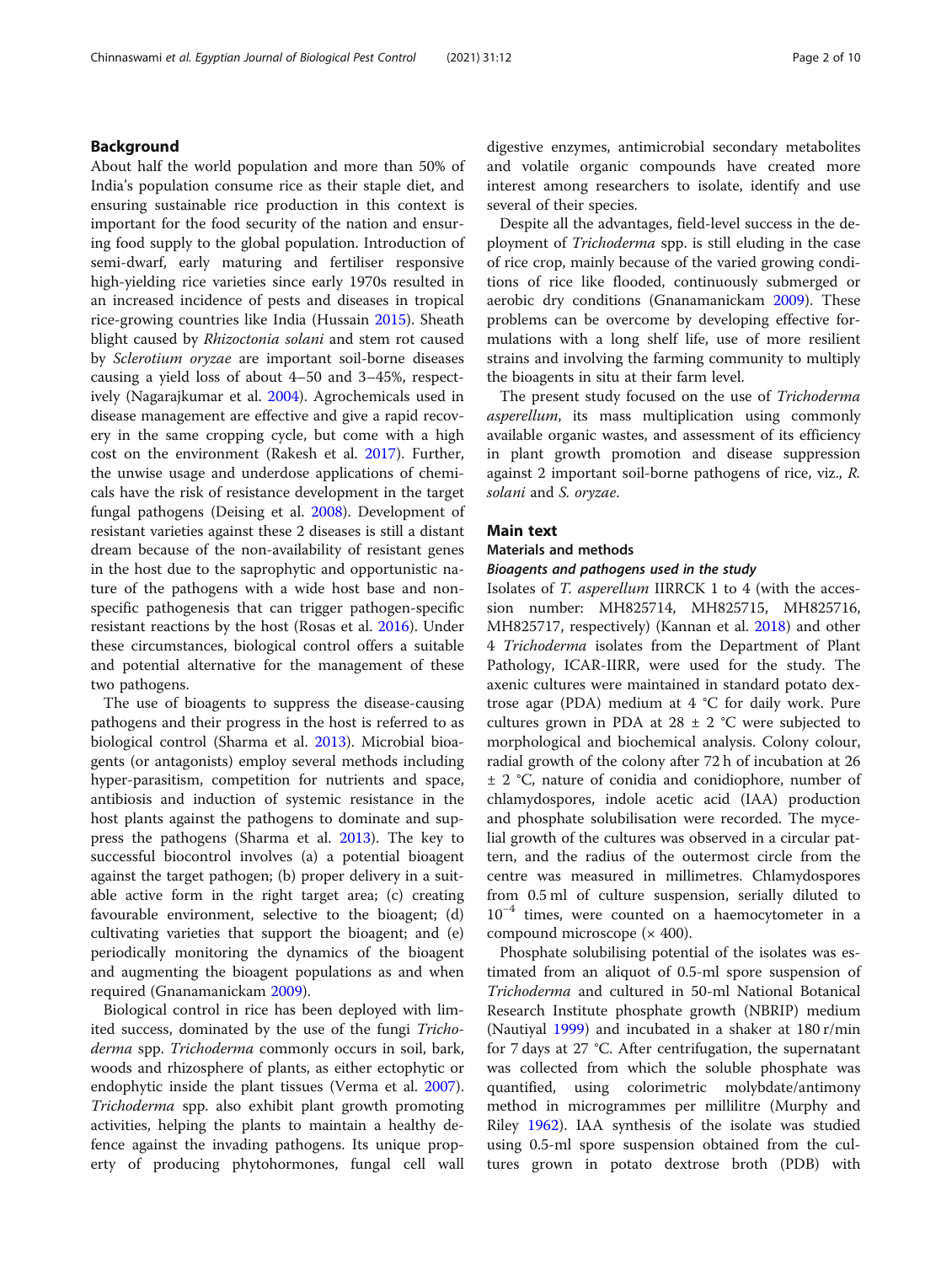tryptophan (200 μg/ml) and was kept for incubation at 180 r/min for 7 days at 27 °C. The filtrates were collected, using Salkowski's reagent, and estimated using the colorimetric method in microgrammes per millilitre (Gravel et al. [2007\)](#page-8-0).

A phylogenetic tree was prepared to compare the relationship of TAIK-1 with similar isolates and other genera of Trichoderma (Rai et al. [2016\)](#page-9-0). The pathogens, viz., R. solani and S. oryzae, obtained from the Department of Plant Pathology, ICAR-IIRR, were reconfirmed to prove Koch's postulates in the susceptible variety TN-1.

#### In vitro screening of bioagents against the pathogens

Biocontrol efficacy of T. asperellum (TAIK 1–4) along with other unidentified *Trichoderma* isolates against R. solani and S. oryzae was estimated in vitro, using the dual culture method (Sinclair and Dhingra [1995\)](#page-9-0). Inoculum discs from axenic cultures of antagonist and the pathogens were placed simultaneously on the edges of the Petri plate, opposite to each other at equal distance from the centre, and incubated at  $28 + 2$  °C. A single disc of each pathogen was kept in separate PDA plates to serve as a control. The percentage of mycelial inhibition was evaluated by the formula:

$$
Per cent inhibition (\%) = \frac{C - T}{C} \times 100
$$

where  $C =$  colony growth in centimetres or number of sclerotia in control and  $T =$  colony growth in centimetres or number of sclerotia in the particular isolate

# In vivo screening of the selected isolates of bioagents against the pathogens under glass house conditions

Isolates of T. asperellum (TAIK-1 to 4), identified from the above in vitro studies, were evaluated in plants grown in pots under glass house conditions. The biocontrol efficacy of the bioagents was correlated with their chlamydospore producing ability in the axenic culture under incubated room conditions. Mud pots of size 30 × 25 cm with 5 kg autoclaved soil were used for the experiments. Seeds of susceptible rice variety TN1 were presoaked for 12 h in water mixed with the isolates of T. asperellum @ 20 ml broth/kg of seeds with an inoculum load ranging from 25 to 30  $\times$  10<sup>6</sup> colony-forming unit (CFU)/ml broth and incubated for 12 h before sowing. The soil was treated with 100 ml broth of each isolate, 30 days after transplanting (DAT) and maintaining the same spore load in the broth as mentioned above. The pathogens were inoculated again at 40 DAT, and the disease severity was recorded for studying the interaction between chlamydospores formed and disease severity.

## Assessment of spore induction in T. asperellum using different stimuli

T. asperellum (TAIK-1, 2, 3 and 4), selected from the above screenings, were subjected to different stimuli as follows: (1) near UV blue light of wavelength 400 nm (NUV), (2) normal fluorescent tube light, (3) injury with a scalpel and (4) different nitrogen-enriched PDA media. PDA medium was supplemented by different sources of 0.1% nitrogen, viz., ammonium nitrate (AN), potassium nitrate (PN), peptone (P) and half strength PDA (H) (Steyaert et al. [2010](#page-9-0)). A control was maintained with normal PDA (PDA). The inoculated plates were exposed to 12 h of alternate NUV light (400 nm) and darkness for 48 h, and the colonies were then subjected to a 1-cm superficial cut with a sterile scalpel at 4 points in the plates to induce conidial formation (Schmoll et al. [2010](#page-9-0)). Similar conditions were maintained as control for plates exposed to normal light and subsequent injury after 48 h. After 96 h of incubation, CFU was estimated for each treatment.

# Evaluation of different organic substrates for bioformulation

Four organic substrates, viz., sorghum grains (SG), rice husk (RH), ragi cob waste (RC) and maize cob waste (MC) that are commonly available, were evaluated for their effectivity on the growth and shelf life of TAIK-1 over a period of 5 months, under room temperature (25  $\pm$  2 °C). The substrates were soaked overnight in water for 12 h, autoclaved, allowed to cool and inoculated with colonies of TAIK-1. Population dynamics of TAIK-1 from the culture bags with different carriers were estimated over a period of 5 months by periodic analysis of CFU at fortnightly intervals. Talc formulation (T) with molasses yeast extract agar medium was used as standard check.

#### Mass multiplication of test pathogens

Rhizoctonia solani was multiplied on shoot bits of typha (Typha angustata) (Bhaktavatsalam et al. [1978\)](#page-8-0) and S. oryzae on rice husk and rice grain in the ratio of 2:1 (Kumar et al. [2003\)](#page-9-0). Artificial infection of R. solani was created by placing the infected typha shoot bits, with an average count of 8 sclerotia/cm, between the tillers in the central region of the rice hills, 5–10 cm above the water line. Similarly, the infection of S. oryzae was created by applying the infected rice husk containing an average CFU of  $10^6$ /g, near the base of the hills. Regular examination was done for symptom appearance and sclerotia formation in the respective pots.

#### Efficiency of TAIK-1 under pot culture conditions

Mud pots of size  $30 \times 25$  cm, each with 5-kg autoclaved soil, were used for the experiments. T. asperellum mass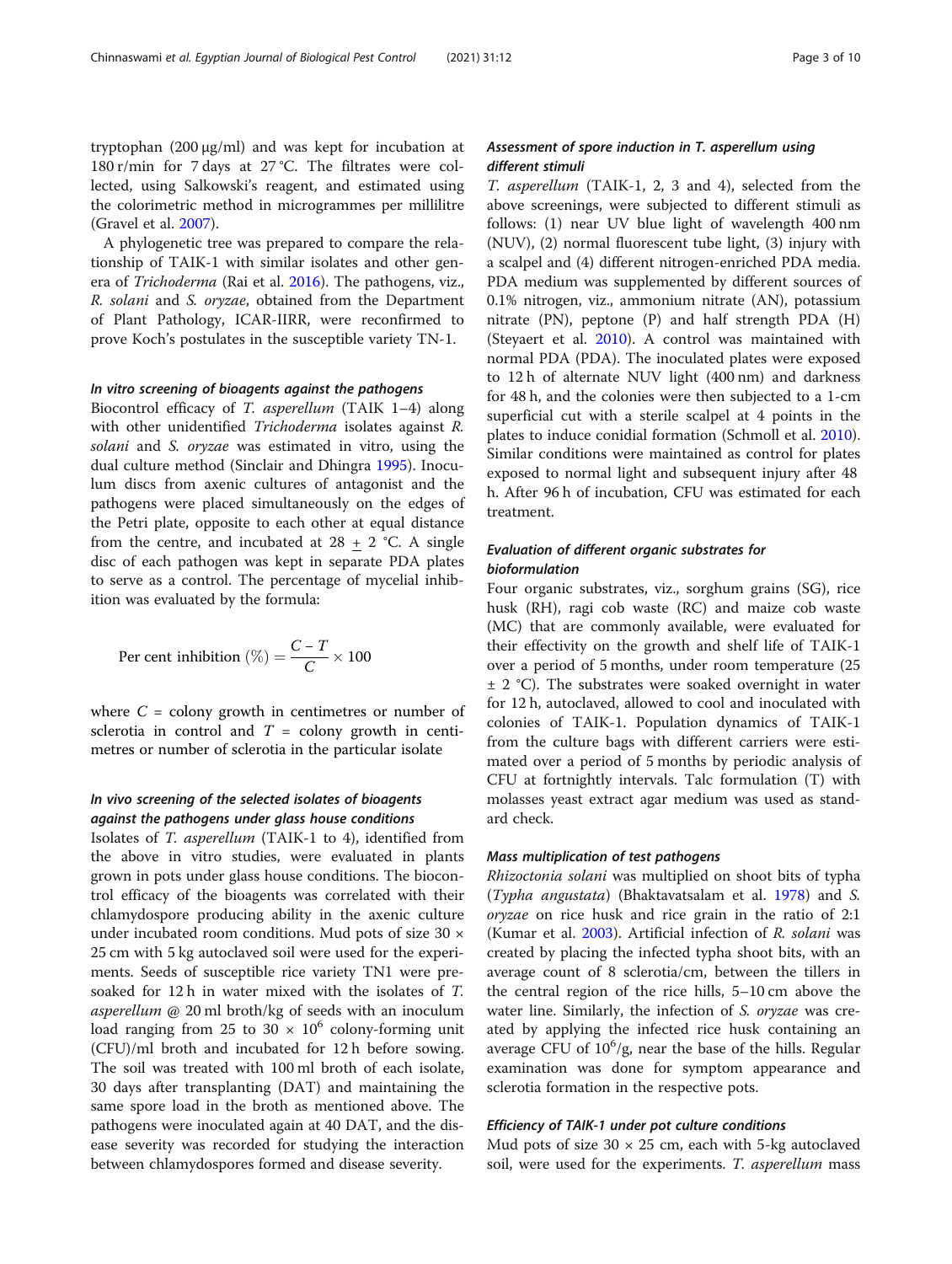<span id="page-3-0"></span>produced in different carriers were used for the study. Pre-soaked seeds were treated with individual isolates of TAIK-1, at the rate of 10 g/kg of seeds, and sown in trays with sterile soil. Well grown were transplanted to the pots after 21 days of sowing. TAIK-1 mass multiplied in different substrates as studied before were applied at the rate of 100 g per pot as soil application at 30 DAT. The pots were watered regularly and weeding done whenever necessary. R. solani or S. oryzae multiplied as above were inoculated 10 days after the soil application of TAIK-1 (40 DAT) and observed for the disease severity, root and shoot dry weight and yield per hill.

#### Statistical analysis

The experiments were conducted with 3 replications in completely randomised design (CRD), repeated twice, and the means were obtained for the purpose of analysis. Statistical product and service solutions (SPSS<sup>R</sup>20) software was used for the statistical analysis of all the data obtained. Post hoc test with Duncan's multiple range test (DMRT) at 5% ( $P \le 0.05$ ) significance level was applied for one-way analysis of variance (ANOVA). Descriptive statistics with homogeneity test was used for three-way ANOVA. Regression relationship between the dependant and independent variables was determined using SPSS (Fig. 1).

#### Results and discussion

# Morphological and biochemical characterisation of Trichoderma

The colonies of different isolates were characterised based on their morphology, IAA production and phosphate solubilisation. Colonies grown in PDA were white and downy initially, later turning into yellowish-green to deep green compact tufts. The conidiophores were profusely branched, verticillate with clusters of flaskshaped phialides bearing green conidia at the terminal end (Plate [1](#page-4-0) a, b, c). The isolates solubilised phosphate and synthesised IAA which indicated the efficiency to induce plant growth promotion in rice (Table [1\)](#page-4-0). IAA is one of the most important plant growth hormones involved in the growth and development of the root meristems. IAA produced by Trichoderma spp. helps to increased vigour index of seeds, root architecture, shoot growth and total biomass of the plant (Ortíz-Castro et al. [2009](#page-9-0)). Similarly, P is a major nutrient required by the plants for their normal functioning and the phosphate solubilising ability of Trichoderma spp., along with several of its growth promoting attributes, plays an important role in improving the overall health of the plants (Bononi et al. [2020\)](#page-8-0). TAIK-1 was found to possess better ability to synthesise IAA and solubilise phosphate and efficient in suppressing the two pathogens of rice.

#### Phylogenetic analysis of Trichoderma

Molecular characterisation coupled with the studies on morphological characters provided the fool proof identification of the isolates. The phylogenetic tree helped in the comparative genome study of TAIK-1 with other 18 Trichoderma spp. selected based on the sequences of the internal transcribed spacer (ITS1, 5.8 S and ITS2) (Fig. [2](#page-5-0)).

# In vitro bio-efficacy screening of Trichoderma isolates against R. solani and S. oryzae

Rhizoctonia solani and S. oryzae are ubiquitous fungi, opportunistic in nature, that infect a wide variety of plants, and the host plants do not in general possess inherent resistance against them (Rosas et al. [2016](#page-9-0)). Dual culture screening of isolates of Trichoderma against R. solani and S. oryzae indicated their suppression by



and S. oryzae. Note: The X-axis represents the number of chlamydospores formed by selected four isolates. DS disease severity, So S. oryzae, Rs R. solani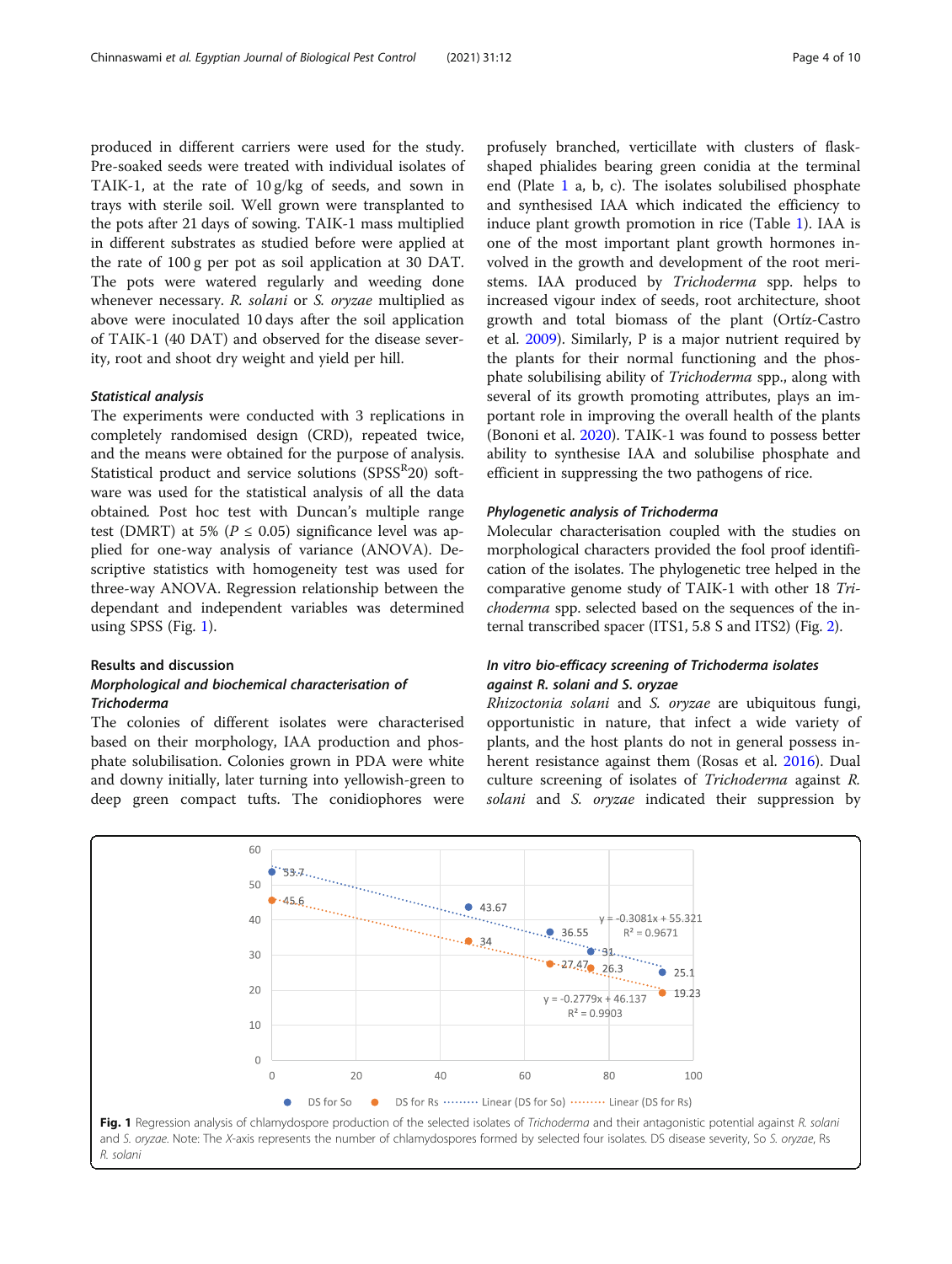<span id="page-4-0"></span>

Trichoderma. The growth of R. solani under the influence of TAIK-1 was found to be 43.3 mm in 72 h, when compared with 90 mm in control. Similarly, the growth of S. oryzae in the presence of TAIK-1 was 36 mm when compared with 90 mm in control. The percent growth inhibition and percent reduction in sclerotia of the pathogens are given in Table [2.](#page-5-0) Trichoderma spp. dominate other pathogenic microbes in the rhizosphere by the use of several methods, singly or in a consortia mode, and mycoparasitism coupled with the release of antimicrobial metabolites appears to be the major factors in determining the efficiency of Trichoderma in dual culture assays (Verma et al. [2007](#page-9-0)). Effector molecules released by R. solani and S. oryzae are recognised by the receptors present on the surface of Trichoderma hyphae, which coil and suck their nutrients which leads to the ultimate death of the hyphae (Elad et al. [1983](#page-8-0)). Release of extra-cellular antimicrobial metabolites in the culture medium by T. asperellum, which either kill or suppress the growth of the pathogens, has been reported earlier (Akinbode and Ikotun [2008](#page-8-0)) and also observed by this group (unpublished). The difference in the efficiency of the isolates in suppressing the pathogens is a result of their capacities to parasitize the pathogen colonies or

to release such compounds in the media that may deter the growth and development of the pathogen.

# In vivo pot culture screening of T. asperellum against R. solani and S. oryzae

Pot culture studies indicated that the TAIK-1 was the most efficient among the 3 isolates and it reduced the severity of sheath blight by 57.25% over control and stem rot by a percentage of 53.25% over control. TAIK 2 was found to be the least efficient among all the isolates, causing 25.43 and 18.67% reduction in the severity of sheath blight and stem rot, respectively. The antagonistic potential of Trichoderma spp. has been reported to be effective against the soil-borne pathogens Rhizoctonia, Sclerotium, Fusarium and Verticilium (Amin and Razdan [2010](#page-8-0)). Chlamydospores are multiplication propagules produced by some fungi which help them to survive the adverse conditions and to reproduce once the conditions become favourable (Mishra et al. [2012](#page-9-0)), and thus, the chlamydospore producing efficiency of Trichoderma can be directly related to their better survival and more competitive saprophytic ability. Regression analysis between chlamydospores formed by the isolates of Trichoderma and their disease suppression efficiency indicated that

| Isolate<br>code   | Growth of the colony after 72 h at $26 \pm 2$<br>°C (radius in mm) | Colour of the<br>colony | Number of<br>chlamydospores | Phosphate<br>solubilisation (µq/ml) | IAA production<br>$(\mu g/ml)$ |
|-------------------|--------------------------------------------------------------------|-------------------------|-----------------------------|-------------------------------------|--------------------------------|
| <b>RPR</b>        | $40.52^{\circ}$                                                    | Light green             | 00 <sup>a</sup>             | $95.25^{b}$                         | 35.68 <sup>b</sup>             |
| <b>RCH</b>        | 41.34 <sup>d</sup>                                                 | Dark green              | 36.33 <sup>b</sup>          | $94.54^c$                           | 34.52 <sup>a</sup>             |
| <b>SNG</b>        | $42.51^e$                                                          | Dark green              | 00 <sup>a</sup>             | $109.42^d$                          | 37.91 <sup>c</sup>             |
| <b>HZB</b>        | 40.11 <sup>a</sup>                                                 | Dark green              | 00 <sup>a</sup>             | $97.95^{\circ}$                     | 39.82 <sup>d</sup>             |
| TAIK 4            | 44.50 <sup>9</sup>                                                 | Light green             | $92.67$ <sup>t</sup>        | 149.279                             | 45.739                         |
| TAIK 1            | $43.51$ <sup>f</sup>                                               | Light green             | $46.67^{\circ}$             | 154.13 <sup>h</sup>                 | 47.21 <sup>h</sup>             |
| TAIK <sub>2</sub> | 45.02 <sup>h</sup>                                                 | Dark green              | 66.00 <sup>d</sup>          | $135.43^{\dagger}$                  | $43.15$ <sup>t</sup>           |
| TAIK <sub>3</sub> | $40.32^{b}$                                                        | Light green             | $75.67^e$                   | $130.02^e$                          | 40.63 <sup>e</sup>             |

Table 1 Colony morphology and biochemical characters of the isolated Trichoderma strains

Data depicts the mean of three replications. Numerical values with different letters are significantly different (P < 0.05, Duncan's multiple range test, SPSS). Different locations: RPR Raipur, RCH Raichur, SNG Sanga Reddy, HZB Hazribagh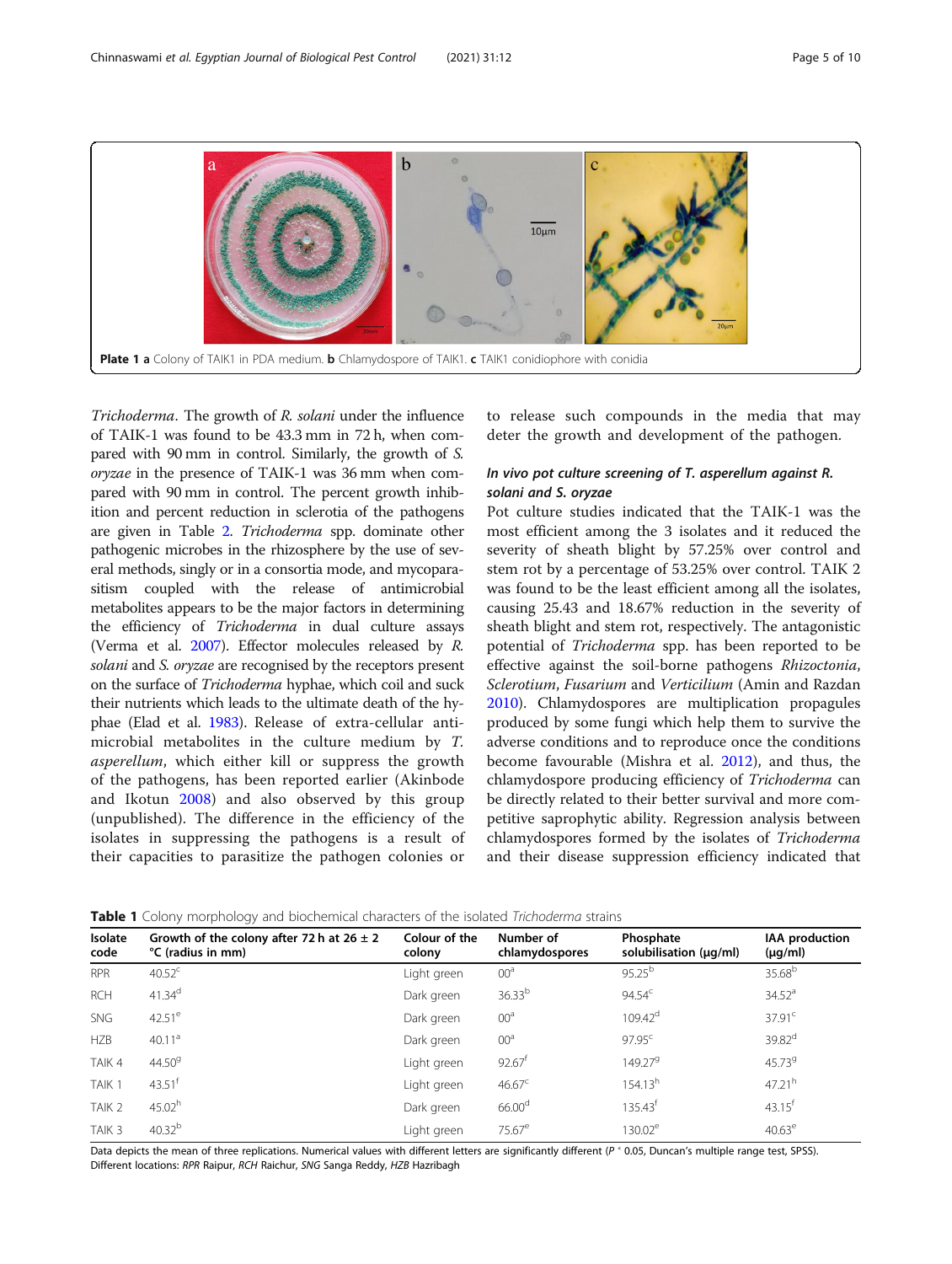<span id="page-5-0"></span>

the isolates with better chlamydospore producing abilities were more competent in reducing the disease severity (Fig. [1\)](#page-3-0). Such chlamydospore-efficient strains are also more amenable for commercial formulations, long-term storage and use. In the absence of any stable resistant genes against these two pathogenic fungi, biological control offers a sustainable management solution with least cost to the environment. During off season, antagonistic microbes applied to the soil dominate the soil ecosphere and grow on the pathogen propagules that are overwintering in the crop residues. During cropping season, the antagonists occupy the rhizosphere zone, thereby

depriving the pathogens of their space and nutrients. Thus, systematic periodical application of bioagents ensures the continuous presence of the antagonistic populations in the rhizosphere which prevents the build of the pathogen populations in the field.

# Conidiation efficiency of T. asperellum against different stimuli

The studies on the effect of different light and/or injury conditions and nitrogen-enriched media on the CFU count ( $\times$  10<sup>6</sup>) of the isolates of *T. asperellum* indicated that there exist significant interactions among these

| Isolate           | R. solani                                                  |                                             | S. oryzae                                     |                                             |  |  |  |  |  |
|-------------------|------------------------------------------------------------|---------------------------------------------|-----------------------------------------------|---------------------------------------------|--|--|--|--|--|
| name              | <sup>a</sup> Percent inhibition of<br>growth of the colony | Percent reduction in<br>number of sclerotia | Percent inhibition of<br>growth of the colony | Percent reduction in<br>number of sclerotia |  |  |  |  |  |
| <b>RPR</b>        | 45.55                                                      | 48.65                                       | 38.27                                         | 56.54                                       |  |  |  |  |  |
| <b>RCH</b>        | 45.13                                                      | 55.21                                       | 46.61                                         | 53.62                                       |  |  |  |  |  |
| SNG               | 43.33                                                      | 39.80                                       | 34.40                                         | 43.54                                       |  |  |  |  |  |
| <b>HZB</b>        | 41.46                                                      | 25.14                                       | 32.22                                         | 33.87                                       |  |  |  |  |  |
| TAIK 4            | 59.96                                                      | 70.26                                       | 49.21                                         | 64.91                                       |  |  |  |  |  |
| TAIK 1            | 59.96                                                      | 73.10                                       | 51.86                                         | 65.71                                       |  |  |  |  |  |
| TAIK <sub>2</sub> | 53.6                                                       | 20.18                                       | 41.43                                         | 58.62                                       |  |  |  |  |  |
| TAIK <sub>3</sub> | 58.83                                                      | 67.74                                       | 47.72                                         | 60.40                                       |  |  |  |  |  |
| Control           | 00.00                                                      | 0.00                                        | 0.00                                          | 0.00                                        |  |  |  |  |  |

Table 2 Antagonistic efficacy of the different isolates of Trichoderma on R. solani and S. oryzae

Different locations: RPR Raipur, RCH Raichur, SNG Sanga Reddy, HZB Hazribagh

<sup>a</sup>The percent inhibition/reduction was obtained using the formula percent inhibition =  $\frac{C-T}{C} \times 100$  where C = colony growth in centimetres or number of sclerotia in control and  $T =$  colony growth in centimetres or number of sclerotia in the particular isolate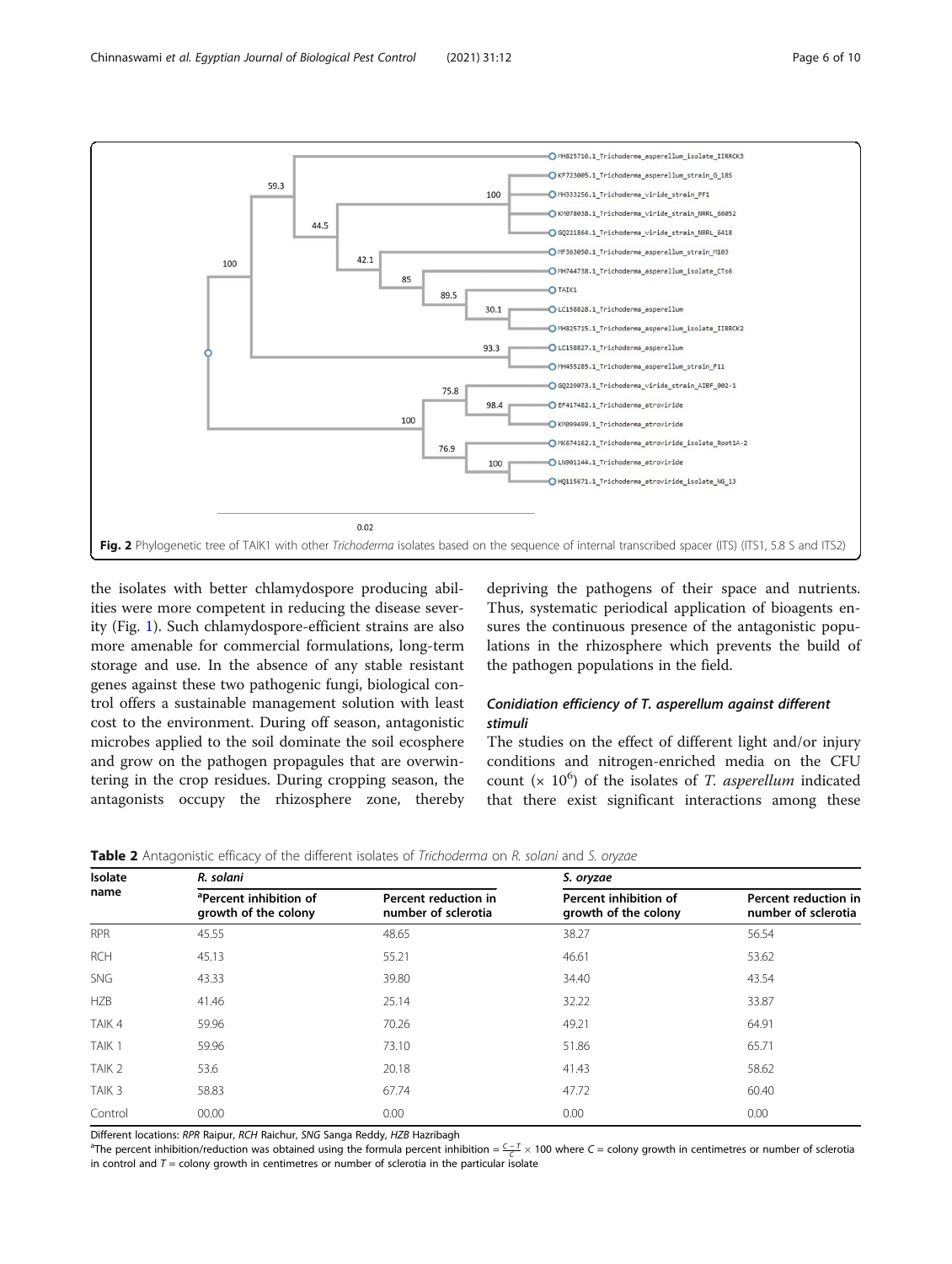three variables ([Supplementary](#page-8-0)). Among all the different combinations, the isolate TAIK-1 grown on PDA media with peptone (P) with near UV blue light + injury produced significantly the highest CFU count when compared with the combination of TAIK3 on half strength PDA (HPDA) under normal fluorescent tube light, which produced the lowest CFU counts (Table 3). Individually, TAIK-1 was found to be the most efficient strain among the 4 studied, producing the maximum colonies (2.268  $\times$  10<sup>6</sup>), followed by TAIK4 (2.020  $\times$  10<sup>6</sup>) and TAIK3 (1.98  $\times$  10<sup>6</sup>), which were on a par with each other. TAIK2 recorded the lowest CFU  $(1.712 \times 10^6)$ (CD:  $P \cdot 0.05 = 0.053$ ).

The isolates were influenced by different nitrogen sources in the media resulting in varied CFU count. Medium P (2.590  $\times$  10<sup>6</sup>) with peptone as the nitrogen source was found to induce maximum colonies of all the four isolates of T. asperellum, followed by PDA (2.137  $\times$ 10<sup>6</sup>), PN (2.07  $\times$  10<sup>6</sup>) and AN (1.958  $\times$  10<sup>6</sup>). The isolates grown on medium HPDA (1.222  $\times$  10<sup>6</sup>), which is a half strength PDA without any nitrogen source, were having the lowest CFU (CD:  $P \text{ }^{\textdegree}$  0.05 = 0.060).

The treatments in which isolates were grown in different light conditions and subjected to injury were also found to significantly differ with respect to the CFU count. The maximum CFU (2.288  $\times$  10<sup>6</sup>) was observed with the treatment condition T4 (NUV light  $+$  injury) for all the isolates studied, followed by T3  $(2.124 \times 10^6)$ and T2 (1.875  $\times$  10<sup>6</sup>). The lowest CFU count (1.700  $\times$ 10<sup>6</sup>) was noted with T1 (normal light and no injury). It is to be noted that injury to the colonies had a positive effect on the CFU of the isolates (CD:  $P \text{ }^{\textdegree}$  0.05).

Bioformulations would be more viable and effective when dominated with the conidial propagules rather than with the mycelia of the fungi. Accelerated production of conidia reduced the production time, the competition between the actively growing mycelia, and thus ensures better viability of the bioformulation. Fungal colonies produce conidia upon maturity or in response to

the stress (Igbalajobi et al. [2019\)](#page-9-0). Fungi respond differently to NUV light, suppresses the conidial formation in Alternaria and Verticillium while inducing the conidial production in Trichoderma. Photo-conidiation as photoresponse is conditioned by different photoreceptors in Trichoderma spp. (Schmoll et al. [2010\)](#page-9-0), which induces peptaibol release that enhances their antagonistic efficiency. Further, Osorio-Concepción et al. [\(2017\)](#page-9-0) indicated that in T. atroviride the blue-light regulator (BLR) proteins BLR-1 and BLR-2 regulate several important activities in the cell including gene transcription and conidial production. Mechanical injury to the colonies provokes a stress response in mycelia that induces NADPH oxidase–dependent reactive oxygen species production and enhancement of calcium signalling mechanisms to trigger the production of conidia (Hernández-Oñate et al. [2012\)](#page-9-0). Activation of phospholipase A2 as a result of lipid metabolism is also a response to mechanical injuries which in turn regulates the production of oxylipins that helps in the regeneration and differentiation of wound tissues resulting in the production of conidia (Dhondt et al. [2000\)](#page-8-0). Nitrogen is one of the most important nutrients in the fungal system, forming the major part of all amino acids which in turn form the base of all proteins and the role of proteins in regulating the metabolic and maturation processes of cells. Differentiation of hyphae from vegetative to reproductive phase and the formation of conidia are directly influenced by the quality and quantity of nitrogen in the media (Silva et al. [2014\)](#page-9-0).

#### Viability of TAIK-1 in different carriers

Among the 4 different substrates tested, SG was found to support better growth and development of TAIK-1. SG contained the highest conidial count on the 30th day of inoculation, with an increase of 10.05% over RC, 15.49% over RH and 45.37% over MC. A negative correlation was observed between conidial count and the number of days viable conidia survived in different

Table 3 Interaction studies of different stimuli on mean CFU count of selected potential isolates of T. asperellum

| <b>Treatment</b>                                                           | Mean CFU count $(x 10^6)$ of<br>TAIK 1 in different media |      |        |          | Mean CFU count $(x 10^{\circ})$ of<br>TAIK 2 in different media |      |           | Mean CFU count $(x 10^{\circ})$ of<br>TAIK 3 in different media |          |      |      | Mean CFU count $(x 10^{\circ})$ of<br>TAIK 4 in different media |      |          |      |      |           |      |          |      |
|----------------------------------------------------------------------------|-----------------------------------------------------------|------|--------|----------|-----------------------------------------------------------------|------|-----------|-----------------------------------------------------------------|----------|------|------|-----------------------------------------------------------------|------|----------|------|------|-----------|------|----------|------|
|                                                                            | AN                                                        | PN   | - P    | HPDA PDA |                                                                 | AN   | PN        | - P                                                             | HPDA PDA |      | AN   | <b>PN</b>                                                       | - P  | HPDA PDA |      | AN   | PN        | - P  | HPDA PDA |      |
| T1-normal light<br>(alternate 12 h light<br>and dark for 96 h)             | 1.94                                                      | 2.00 | 2.39   | .27      | 2.19                                                            | 1.22 | .40       | 2.07                                                            | 0.64     | 1.30 | 1.70 | -77                                                             | 2.22 | 0.90     | 1.87 | 1.84 | 1.88      | 2.31 | O 99     | 2.04 |
| $T2$ —near UV blue<br>light (alternate 12 h<br>light and dark for 96<br>h) | 201                                                       | 2.13 | - 2.94 | 1.36     | 222                                                             | 1.47 | .56       | 2.30                                                            | 0.79     | -89  | 179  | -85                                                             | 252  | 1.07     | 2.11 | .80  | .96       | 244  | 1.07     | 2.16 |
| $T3 - T1 + injury$                                                         | 2.37                                                      | 2.39 | 3.06   | 1.66     | 2.39                                                            | 1.88 | 2.09      | 2.56                                                            | 0.92     | 2.07 | 2.01 | 2.26                                                            | 2.68 | 1.20     | 2.18 | 2.15 | 2.25      | 2.77 | - 135    | 2.19 |
| $T4 - T2 + injury$                                                         | 2.53                                                      | 2.69 | 3.17   | 2.00     | 2.61                                                            | 2.03 | 2.15 2.65 |                                                                 | 1.02     | 2.18 | 2.25 | 2.40                                                            | 2.98 | 1.55     | 2.38 | 2.30 | 2.42 2.34 |      | 1.71     | 2.37 |

Data depicts the mean of three replications (P  $\cdot$  0.05, Duncan's multiple range test, SPSS). CD (P = 0.05): isolate\*media, 0.119; isolate\*treatment, 0.107; media\*treatment, 0.119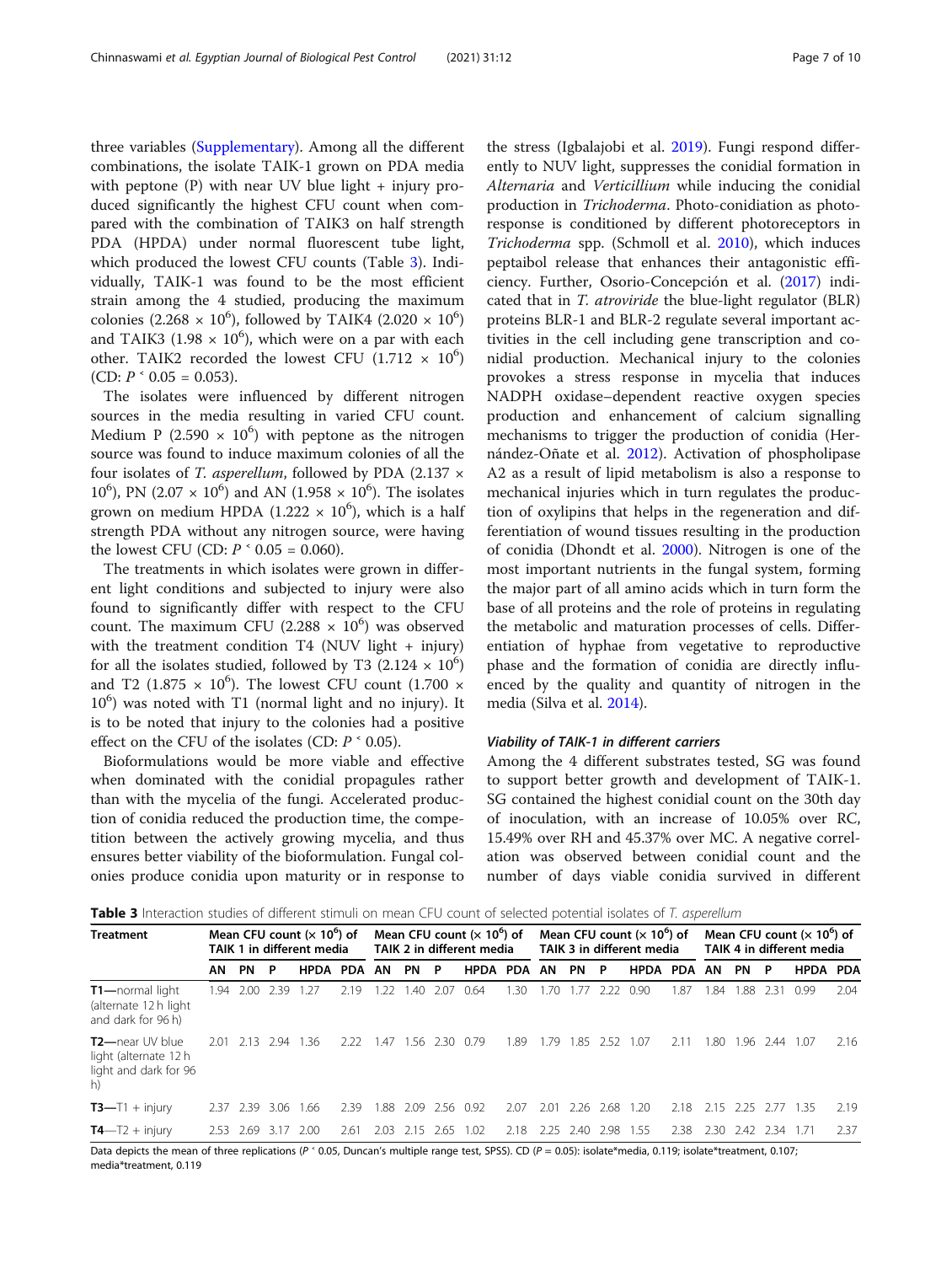<span id="page-7-0"></span>

carriers (Fig. 3). CFU of TAIK-1 was higher in the organic substrates in the initial phase of the storage until 30 days and starts to decline thereafter. The colonies obtained from this stage of storage showed a maximum suppression of R. solani and S. oryzae. The decline in CFU upon storage may be due to the fact that TAIK-1 grows profusely because of easily available sugars released by the organic substrates and as the population reaches a peak, the competition for space and nutrients become fatal and the decline phase sets in (Naeimi et al. [2020](#page-9-0)). Thus, it is obvious that the organic substrates are not suitable for the long-term storage of the biocontrol agents. However, these substrates are environmental friendly, providing organic matter in the soil to support the growth of the saprophytic antagonists. Further, these

materials are easily available to the farmers who can use them to multiply the bioagents at their farm level for continuous use and apply as and when required by the crops, thereby reducing their chances of using unregulated spurious products of inferior quality.

# Efficiency of disease suppression by TAIK-1 under pot culture conditions

Seeds treated with TAIK-1 germinated early and uniformly when compared to the untreated seeds. After 12 h of soaking with the bioagent, the seeds were found to be colonised by the fungi and germinated uniformly. TAIK-1 cultured in different organic substrates varied in their growth which is indicated by their differing efficiency to suppress the pathogens and their disease

|  |  |  |  | Table 4 Efficiency of TAIK1 grown on different organic substrates against sheath blight and stem rot of rice |  |
|--|--|--|--|--------------------------------------------------------------------------------------------------------------|--|
|  |  |  |  |                                                                                                              |  |

| <b>Treatment</b>                   | Sheath blight              |                                  |                                   | Stem rot                   |                               |                                   |  |  |  |
|------------------------------------|----------------------------|----------------------------------|-----------------------------------|----------------------------|-------------------------------|-----------------------------------|--|--|--|
|                                    | <b>Disease</b><br>severity | Root dry weight<br>$(g$ /pot $)$ | Shoot dry weight<br>$(g$ /pot $)$ | <b>Disease</b><br>severity | Root dry weight<br>$(g$ /pot) | Shoot dry weight<br>$(g$ /pot $)$ |  |  |  |
| T1 (sorghum grains with<br>TAIK1)  | 14.67 <sup>b</sup>         | 2.34 <sup>e</sup>                | 6.61 <sup>9</sup>                 | 23.78 <sup>b</sup>         | 2.01 <sup>e</sup>             | 4.50 <sup>†</sup>                 |  |  |  |
| T2 (rice husk with TAIK1)          | $23.53^{\circ}$            | 1.67 <sup>c</sup>                | 4.32 <sup>d</sup>                 | $35.34^d$                  | $1.13^{b}$                    | 3.37 <sup>d</sup>                 |  |  |  |
| T3 (ragi cob waste with<br>TAIK1)  | $22.33^c$                  | 2.07 <sup>d</sup>                | 4.64 <sup>e</sup>                 | 30.08 <sup>c</sup>         | 1.30 <sup>c</sup>             | 3.54 <sup>d</sup>                 |  |  |  |
| T4 (maize cob waste with<br>TAIK1) | 28.30 <sup>d</sup>         | 1.26 <sup>b</sup>                | 3.63 <sup>c</sup>                 | $40.27^e$                  | 0.98 <sup>b</sup>             | 2.23 <sup>b</sup>                 |  |  |  |
| T5 (talc with TAIK1)               | 16.47 <sup>b</sup>         | $2.37^e$                         | $5.52$ <sup>f</sup>               | 25.84 <sup>b</sup>         | 1.62 <sup>d</sup>             | 4.22 <sup>e</sup>                 |  |  |  |
| T6 (only pathogen)                 | $40.43^e$                  | 0.87 <sup>a</sup>                | 2.05 <sup>a</sup>                 | 46.00 <sup>†</sup>         | 0.72 <sup>a</sup>             | 1.88 <sup>a</sup>                 |  |  |  |
| T7 (healthy control)               | 00 <sup>a</sup>            | 1.07 <sup>ab</sup>               | 3.19 <sup>b</sup>                 | 00 <sup>a</sup>            | 0.99 <sup>b</sup>             | 2.73 <sup>c</sup>                 |  |  |  |

Data represents the mean of three replications. Numerical values with different letters are significantly different (P < 0.05, DMRT, SPSS)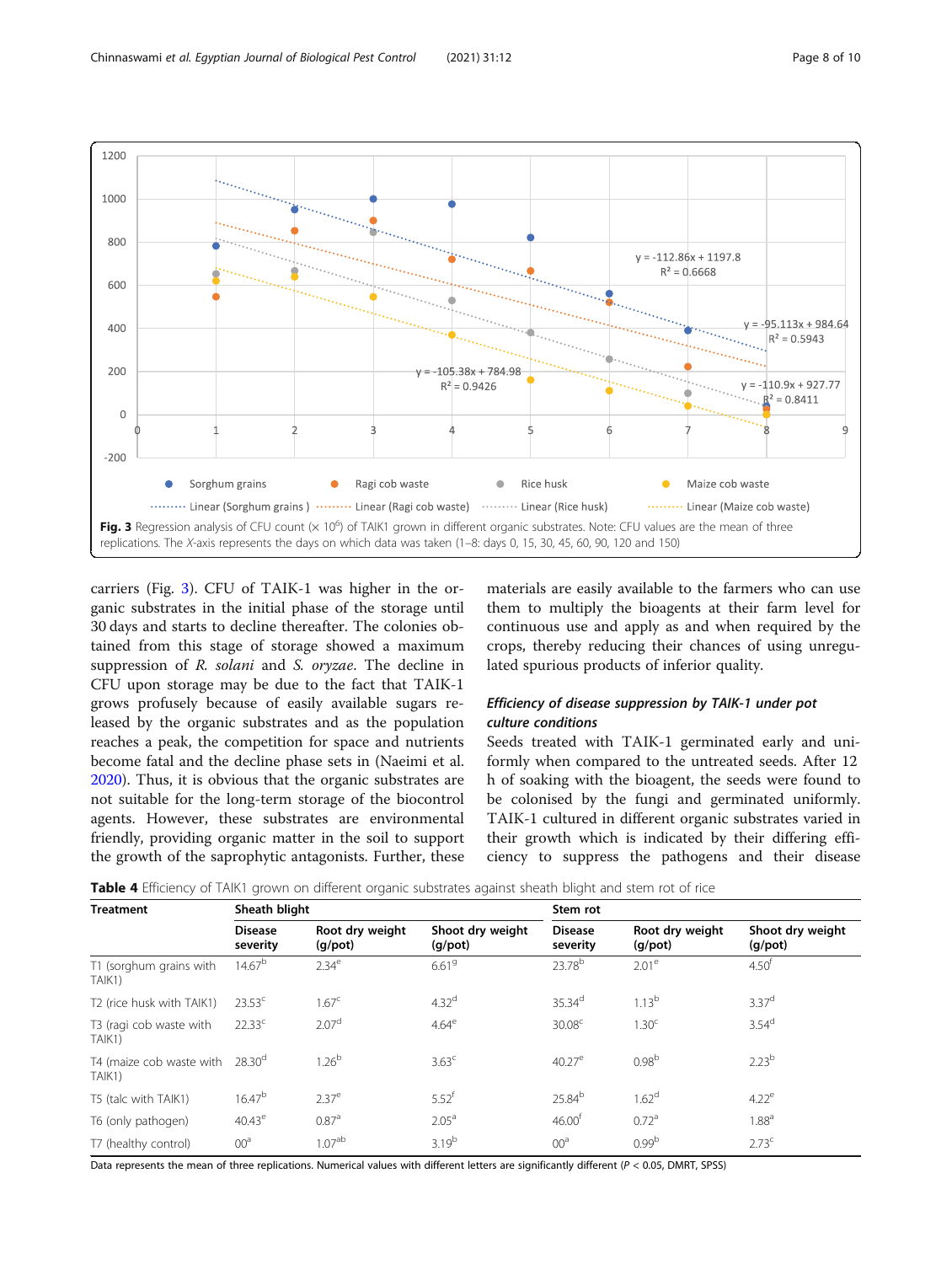<span id="page-8-0"></span>development. Increased reduction of the disease severity was an indicator of more growth of TAIK-1 in the particular substrate. Accordingly, TAIK-1 grown on SG was found to be more effective and suppressed the disease severity of R. solani (64.25% reduction over control (ROC)) and S. oryzae (61.29% ROC) with the highest efficiency. This was followed by TAIK-1 grown on T, RC, RH and MC in that order (Table [4](#page-7-0)). Seed treatment is an effective method of application of the bioagents which increases their chances of growing along with the seedling (Chao et al. 1986), thereby improving the initial vigour and vitality of the seedlings. Pre-soaking the seed in water helps in softening of the lemma and palea which in turn helps the bioagent, TAIK-1, to colonise them and probably may enter the pericarp for non-parasitic endophytic colonisation of the germinating seed (Mishra et al. [2012\)](#page-9-0). However, the ideal duration of pre-soaking the seeds in water and incubating with the bioagents need to be standardised for individual varieties cultivated. TAIK-1 applied on the 30th day of transplanting, coinciding with the tillering stage of rice, releases growth promoting substances that help in the production of maximum functional tillers. The tillering stage is also critical for the infection of R. solani and S. oryzae. The presence of the TAIK-1 during this stage helps in suppressions of the invading pathogens and also makes the plant grow robust and healthy, making them effectively defend themselves against the pathogen incidence and reducing the disease severity.

Further studies are in progress by this group to understand the physiological, biochemical and molecular mechanisms of Trichoderma on rice diseases. Efforts are on to develop suitable formulations, more specifically encapsulated TAIK-1 that helps in its release in a precise, sustained and effective manner.

### Conclusion

The results revealed that the isolate TAIK-1 of T. asperellum had the ability to release plant growth hormones and suppress the 2 major rice pathogens, viz., R. solani and S. oryzae. Chlamydospores produced by TAIK-1 help in their survival under stress conditions. Various light, injury and nitrogen sources in the media enhanced the conidia producing ability of TAIK-1. Mass multiplication of organic substrates provided a long-term viability of TAIK-1, which can be considered for commercial storage and use.

#### Supplementary Information

The online version contains supplementary material available at [https://doi.](https://doi.org/10.1186/s41938-020-00356-4) [org/10.1186/s41938-020-00356-4.](https://doi.org/10.1186/s41938-020-00356-4)

Additional file 1. Three-way Analysis of Variance for CFU count of the isolates under the influence of external stimuli.

#### Abbreviations

TAIK-1: Trichoderma asperellum Indian Institute of Rice Research Kannan1; IAA: Indole acetic acid; PDA: Potato dextrose agar; NBRIP: National Botanical Research Institute phosphate growth medium; PDB: Potato dextrose broth; DAT: Days after transplanting; AN: Ammonium nitrate; PN: Potassium nitrate; P: Peptone; H: Half strength PDA; SG: Sorghum grains; RH: Rice husk; RC: Ragi cob waste; MC: Maize cob waste; CFU: Colony-forming unit

#### Acknowledgements

The authors acknowledge the ICAR-Indian Institute of Rice Research for the support in the research work conducted. Help rendered in statistical analysis by Dr.C.T. Jose, Dr.J.S. Mishra and Dr.S. Mondal is thankfully acknowledged.

#### Authors' contributions

All the authors have read and approved the manuscript. Conceptualization and review was done by CK. Data curation, analysis and original draft were maintained by DM. Software handling was done by MA, VP and KB. Formal analysis and administration was handled by MSP and GSJ. Editing was done by RMS.

#### Funding

The authors thank the Indian Council of Agricultural Research, New Delhi, for funding the study.

#### Availability of data and materials

Data and materials in this study can be available on reasonable request.

# Ethics approval and consent to participate

Not applicable.

#### Consent for publication

Not applicable.

#### Competing interests

No potential conflict of interest was reported by the authors.

#### Author details

<sup>1</sup>Department of Plant Pathology, ICAR-IIRR, Hyderabad, Telangana, India. 2 Department of Plant Pathology, Professor Jayashankar Telangana State Agricultural University, Hyderabad, Telangana, India. <sup>3</sup>Department of Agricultural Biotechnology, ICAR-IIRR, Hyderabad, Telangana, India.

#### Received: 22 September 2020 Accepted: 17 December 2020 Published online: 06 January 2021

#### References

- Akinbode OA, Ikotun T (2008) Evaluation of some bioagents and botanicals in in vitro control of Colletotrichum destructivum. Afr J Biotechnol 7(7):868–872. <https://doi.org/10.5897/AJB07.676>
- Amin F, Razdan VK (2010) Potential of Trichoderma species as biocontrol agents of soil borne fungal propagules. J Phytol 2(10):38–41
- Bhaktavatsalam G, Satyanarayana K, Reddy APK, John VT (1978) Evaluation of sheath blight resistance in rice. Int Rice Res Newsl 3:9–10
- Bononi L, Chiaramonte JB, Pansa CC, Moitinho MA, Melo IS (2020) Phosphorussolubilizing Trichoderma spp. from Amazon soils improve soybean plant growth. Sci Rep 10(1):1–13. <https://doi.org/10.1038/s41598-020-59793-81>
- Chao WL, Nelson EB, Harman GE, Hoch HC (1986) Colonization of the rhizosphere by biological control agents applied to seeds. Phytopathology 76(1):60–65
- Deising HB, Reimann S, Pascholati SF (2008) Mechanisms and significance of fungicide resistance. Braz J Microbiol 39(2):286–295
- Dhondt S, Geoffroy P, Stelmach BA, Legrand M, Heitz T (2000) Soluble phospholipase A2 activity is induced before oxylipin accumulation in tobacco mosaic virus-infected tobacco leaves and is contributed by patatin-like enzymes. Plant J 23(4):431–440. <https://doi.org/10.1046/j.1365-313x.2000.00802.x>
- Elad Y, Chet I, Boyle P, Henis Y (1983) Parasitism of Trichoderma spp. on Rhizoctonia solani and Sclerotium rolfsii-scanning electron microscopy and fluorescence microscopy. Phytopathology 73(1):85–88
- Gnanamanickam SS (2009) Biological control of rice diseases, vol 8. Springer Science & Business Media, Berlin, p 99. <https://doi.org/10.1007/978-90-481-2465-7>
- Gravel V, Antoun H, Tweddell RJ (2007) Growth stimulation and fruit yield improvement of greenhouse tomato plants by inoculation with